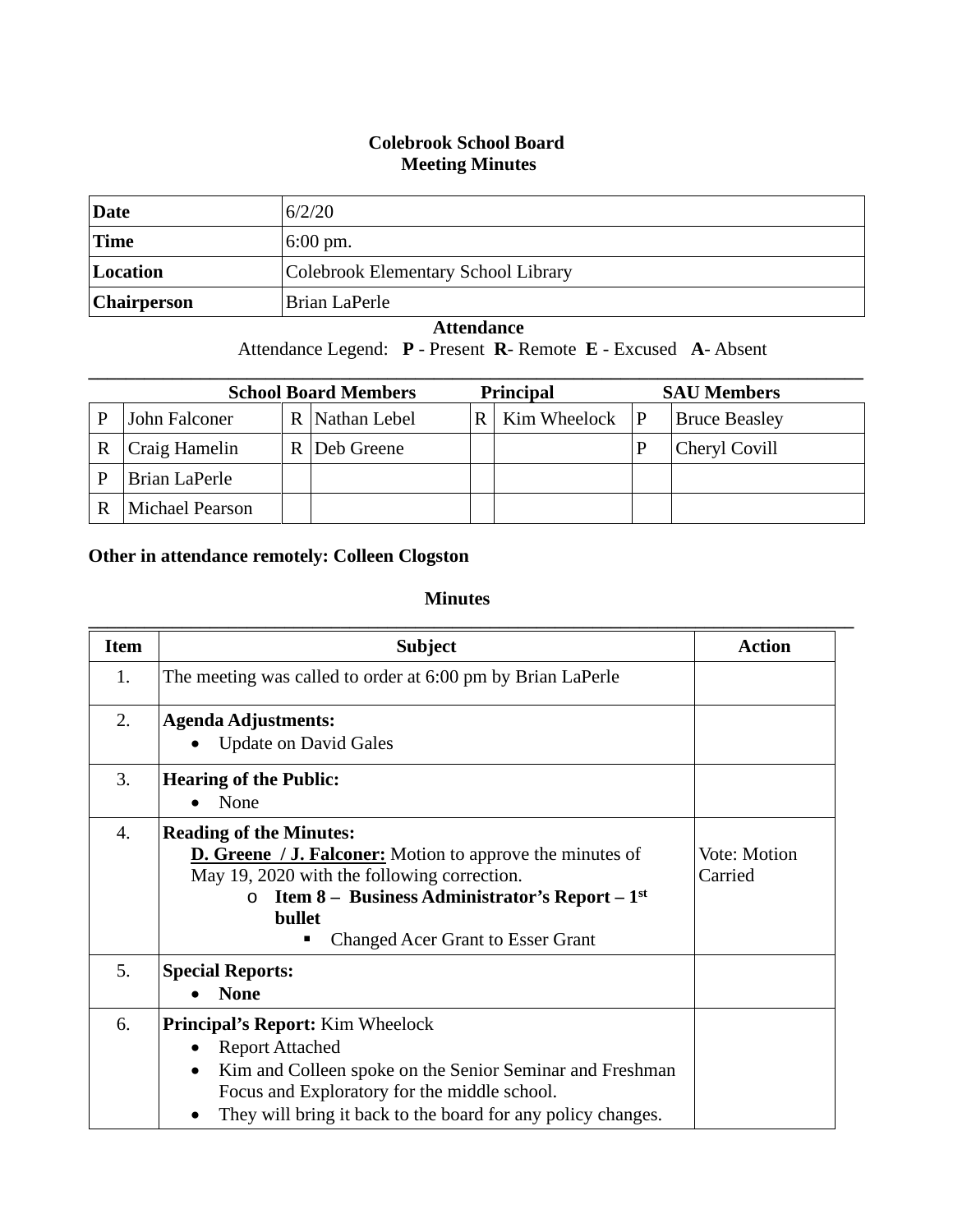| 7. | <b>Superintendent's Report: Bruce Beasley</b>                                                                                   |              |
|----|---------------------------------------------------------------------------------------------------------------------------------|--------------|
|    | B. Beasley had a meeting with the Seniors on 5/31/20, around                                                                    |              |
|    | 17 people were logged into the mtg. There were a couple                                                                         |              |
|    | issues that were brought up.                                                                                                    |              |
|    | $1st$ – Canaan graduation can have a group of 25 and for<br>$\circ$                                                             |              |
|    | the Colebrook graduation they are allowed 5 this is                                                                             |              |
|    | because they cannot do because of the guidelines set                                                                            |              |
|    | for NH.                                                                                                                         |              |
|    | $2nd$ – what precautions are being done for the<br>$\circ$                                                                      |              |
|    | graduation line for the students.                                                                                               |              |
|    | Last day of school is $5/29/20$ .                                                                                               |              |
|    | Teachers are working this week on grading and Para's and<br>$\bullet$                                                           |              |
|    | Secretary are working 4 hours a day.                                                                                            |              |
|    | Custodians will start working 8 hours starting June 22, 2020.                                                                   |              |
|    | Screening staff members that come in the building.                                                                              |              |
|    | Working through pay dates with teachers but overall are in<br>good shape.                                                       |              |
| 8. | Business Administrator's: Cheryl Covill                                                                                         |              |
|    | Paychecks – process is forms are sent to the school and the<br>$\bullet$                                                        |              |
|    | individual comes in and sign off on the form. Direct deposit                                                                    |              |
|    | are on Friday's and all forms have to be turned in by June 10 <sup>th</sup> .                                                   |              |
|    | Need board members to stop by the SAU office and sign<br>$\bullet$                                                              |              |
|    | vouchers and sign the cards for the retired teachers.                                                                           |              |
|    | Summer feeding $program - a$ lot of people are dropping out of                                                                  |              |
|    | the program.                                                                                                                    | Vote: Motion |
|    | D. Greene / N. Lebel: motion to give Administrator<br>$\bullet$<br>authorization on whether to continue with the summer feeding | Carried      |
|    | program depending on the number.                                                                                                |              |
|    | Got lunch program - Marsha Biron brings the lunch out to                                                                        |              |
|    | their cars.                                                                                                                     |              |
|    | Staff appreciation – have the Administrator get a gift on behalf                                                                |              |
|    | of board.                                                                                                                       |              |
|    | <b>SAU Vote:</b>                                                                                                                |              |
|    | <b>N. Lebel / J. Falconer:</b> motion to cast the SAU 3 votes to give                                                           | Vote: Motion |
|    | authorization to replace 4 computer towers and to upgrade the                                                                   | Carried      |
|    | software and to use money from the Travel and Conference                                                                        |              |
|    | account.                                                                                                                        |              |
|    | Driver's Ed will be starting back up and following the                                                                          |              |
|    | Governor guidelines and for the students that were signed up                                                                    |              |
|    | last.                                                                                                                           |              |
|    | Seniors Activity Fund – C. Covill read the letter from the SAU<br>Attorney.                                                     |              |
|    | C. Covill spoke to the board on Ryan Call battle cage and                                                                       |              |
|    | Spring Sports.                                                                                                                  |              |
|    | Contractor Services – C. Covill has not received any proposals<br>$\bullet$                                                     |              |
|    | on the cost savings. Everything is paid up to 4/30/20. She has                                                                  |              |
|    | not paid May's.                                                                                                                 |              |
|    |                                                                                                                                 |              |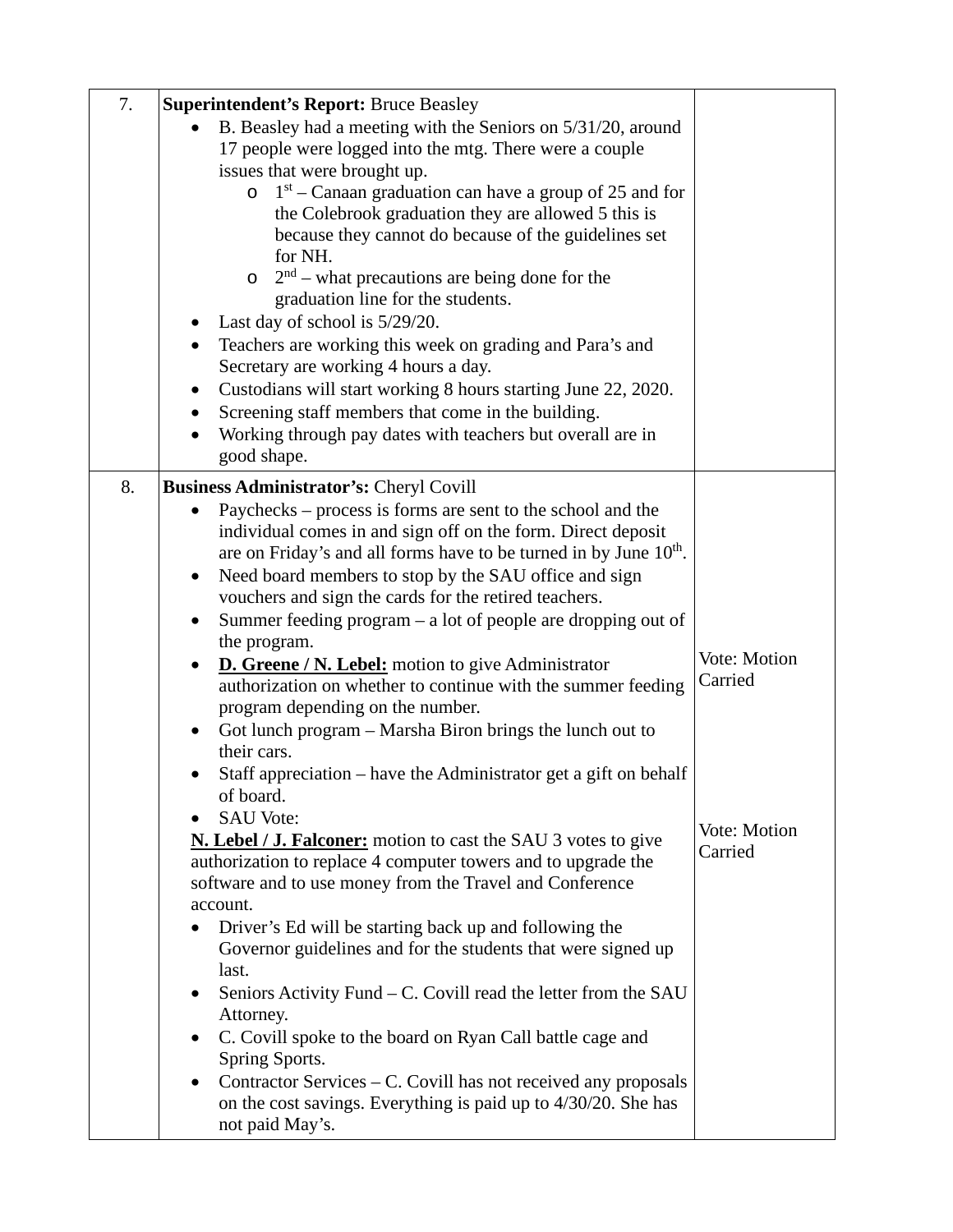|     | C. Covill is looking for guidance from the board on<br>$\circ$                                                                                                                                             |                         |
|-----|------------------------------------------------------------------------------------------------------------------------------------------------------------------------------------------------------------|-------------------------|
|     | paying the contractor.<br>J. Falconer / D. Greene: motion to send WW Berry a letter and<br>mentioned you need a proposal on the cost savings on the bus<br>service and to reply by June 19 <sup>th</sup> . | Vote: Motion<br>Carried |
|     | Facility renovations - moving forward with the handicap ramp<br>at the Tech building.                                                                                                                      |                         |
|     | Gym is no longer being used for COVID -19.<br>$\circ$<br>Emergency Care Team wants to leave the trailer in the<br>$\circ$<br>school parking lot and to keep the material in it for the<br>summer.          |                         |
|     | IDEA Grant $-$ C. Covill spoke on the money she received and<br>around 23,000 and mentioned what accounts she would be<br>moving around.                                                                   |                         |
|     | <b>J. Falconer / C. Hamelin:</b> motion to approve the IDEA grant<br>money and to have C. Covill move the money around as see<br>discussed.                                                                | Vote: Motion<br>Carried |
| 9.  | NH School Board Association Business: John Falconer<br>Primex is doing a program on Academy for Good Government<br>on 6/1/20.<br>Survey out on restarting schools.                                         |                         |
| 10. | <b>Co-Curricular Committee Report: Brian LaPerle</b><br>B. Beasley mentioned Summer Camp guidelines from<br>$\bullet$<br>Governor Sununu and he has sent out letters to Ryan Call and<br>Devon Phillips.   |                         |
| 11. | <b>Building Committee: Craig Hamelin</b><br>None<br>$\bullet$                                                                                                                                              |                         |
| 12. | <b>Policy Committee Report: Deb Greene</b><br>Review and discuss the policies from 5/19 and bring back to<br>discuss on $6/19$ .                                                                           |                         |
| 13. | <b>Negotiations Committee Report: John Falconer</b><br>None                                                                                                                                                |                         |
| 14. | <b>Curriculum Committee Report: Deb Greene</b><br>None<br>Deb Greene will take over this committee                                                                                                         |                         |
| 15. | Technology Committee Report: Nathan Lebel<br>None<br>Nathan Lebel will take over this committee                                                                                                            |                         |
| 16. | <b>Regional Committee Report: Brian LaPerle</b><br>Next meeting is on $6/11/20$ .<br>$\bullet$                                                                                                             |                         |
| 17. | <b>Unfinished Business:</b><br>None                                                                                                                                                                        |                         |
| 18. | <b>New Business:</b>                                                                                                                                                                                       |                         |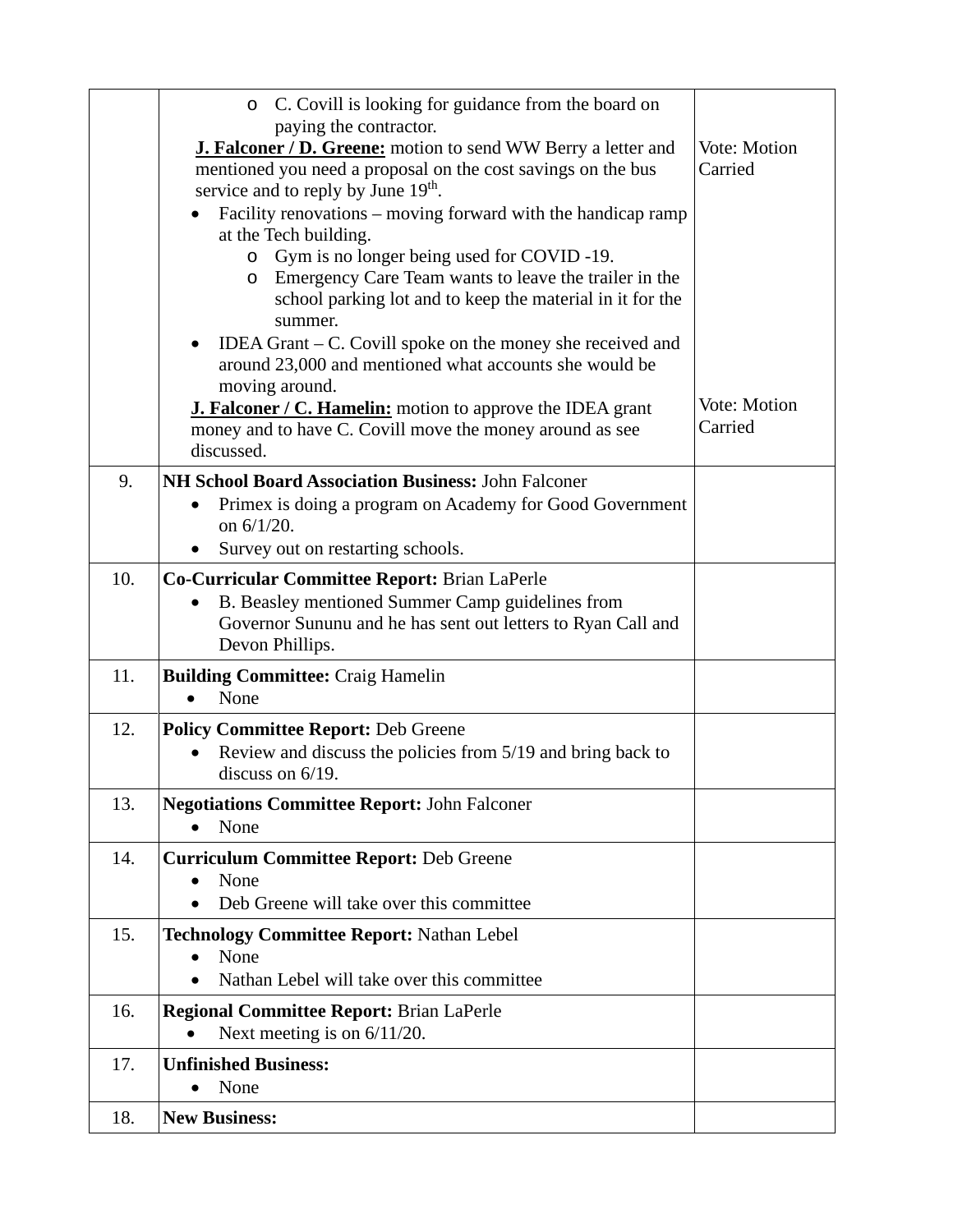|     | Coronavirus update – already discussed<br>Final Graduation Plan - already discussed<br>$\bullet$                                                                  |                         |
|-----|-------------------------------------------------------------------------------------------------------------------------------------------------------------------|-------------------------|
|     | <b>Staffing Update:</b><br>$\bullet$<br>Theresa Andolina informed the staff she would not be<br>$\circ$<br>taking the Math position.                              |                         |
|     | Abigail Norse Van Meter - 5 & $6th$ grade Math.<br>$\circ$<br>Update on CARES funding:<br>waiting for the regulations and guidance from the                       |                         |
|     | Federal Government on how to spend the funds.                                                                                                                     |                         |
|     | Food Service Bids:                                                                                                                                                |                         |
|     | o Received 1 bids<br>1 bid from Abbey Group – projected revenue same as<br>$\circ$                                                                                |                         |
|     | last year.<br>C. Covill talked about the lunch rates for students and<br>$\circ$<br>she suggested keeping them as they are.                                       |                         |
|     | <b>N. Lebel / D. Greene:</b> motion to go with C. Covill suggestion on<br>keeping the rates for students the same as previous year.                               | Vote: Motion<br>Carried |
|     | <b>J. Falconer / D. Greene:</b> motion to accept the Abbey Group bid<br>for the Food Service for the upcoming year.                                               | Vote: Motion<br>Carried |
|     | <b>Flooring RFP:</b>                                                                                                                                              |                         |
|     | Received 1 bid by email which was not how the correct<br>$\circ$                                                                                                  |                         |
|     | procedure. No samples of flooring, etc.                                                                                                                           |                         |
|     | <b>J. Falconer / C. Hamelin:</b> motion to reject the only bid C. Covill<br>received.                                                                             | Vote: Motion            |
|     | C. Covill to reach out to the two vendors that are<br>O<br>interested and schedule a mtg. with the building<br>committee.                                         | Carried                 |
|     | RFP Surveillance / RFP Locks/Access Control:<br>o Quotes on exterior doors key cards cost \$12,365<br>7 interior cameras in the building cost \$14,967<br>$\circ$ |                         |
|     | Funds will come from repairs and maintenance<br>$\circ$<br>account.                                                                                               |                         |
|     | <b>J. Falconer / N. Lebel:</b> motion to have C. Covill go forward with                                                                                           |                         |
|     | the surveillance, locks/access control and the installing of 7<br>camera's in the building.                                                                       | Vote: Motion<br>Carried |
| 19. | <b>Other Business:</b>                                                                                                                                            |                         |
|     | B. Beasley read the letter from David Gales resigning as a                                                                                                        |                         |
|     | <b>Colebrook School board member.</b>                                                                                                                             |                         |
|     | Ad will be posted for Mr. Gales position until next Annual<br>District School Board Meeting in March of 2021.                                                     |                         |
| 20. | <b>Information:</b>                                                                                                                                               |                         |
|     | <b>None</b>                                                                                                                                                       |                         |